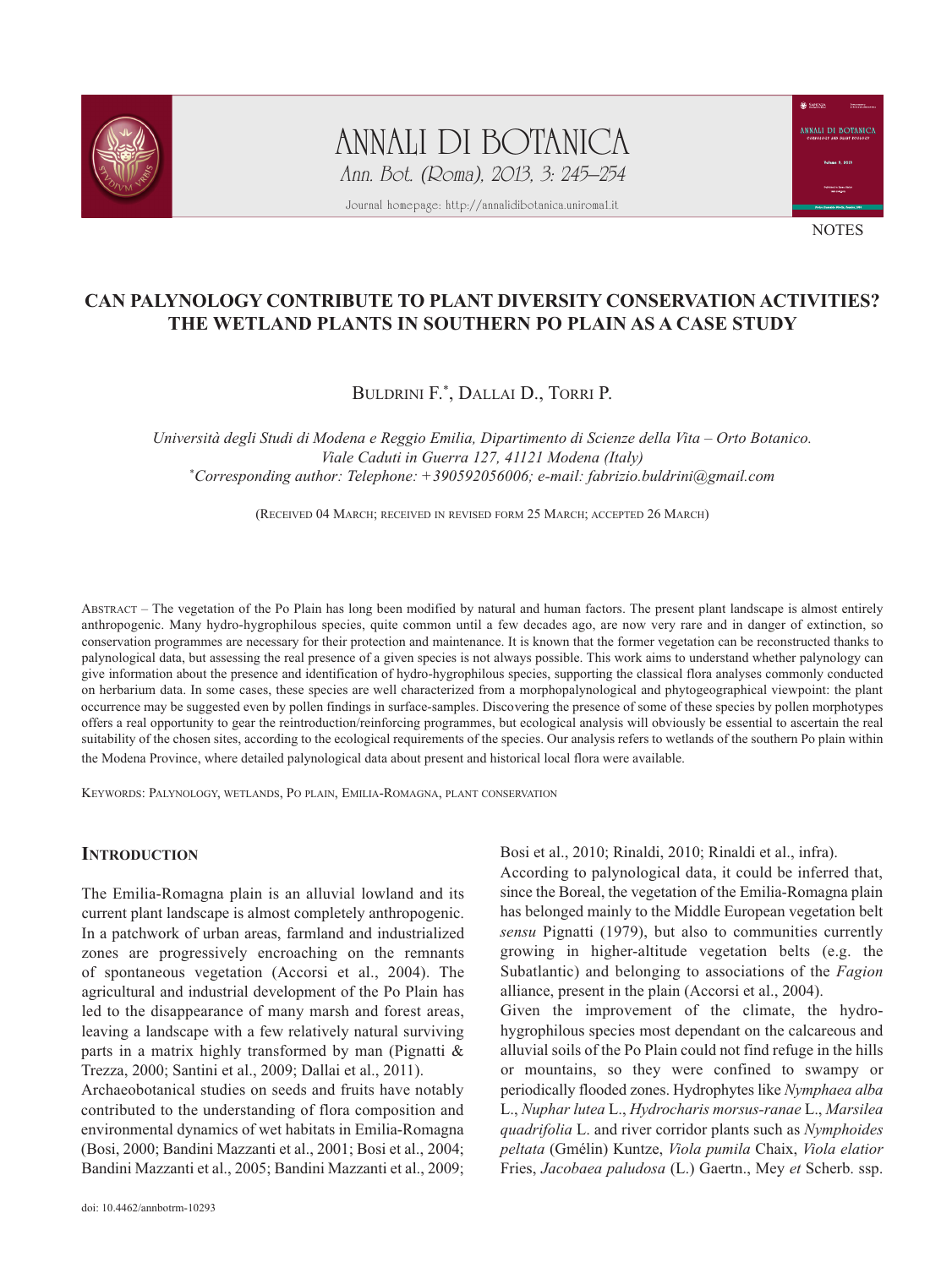*angustifolia* (holub) Nord. *et* greuter, *Euphorbia palustris* L., with a Eurasian or Eurosibiric distribution, typical of climates colder than the present one in the Po Plain, must have occupied quite extended habitats, particularly in the low plain areas where rivers could easily form swamps and the climate tended to be more clearly continental, due to scarce atmospheric circulation.

some of the current vegetation series, such as *Quercetalia pubescenti-petreae* and *Salicion eleagni*, *Salicion albae* and *Alnion incanae* (Puppi et al., 2010), could include the main coenoses of the pollen assemblages recorded from the Boreal onwards, such as *Quercetum carpinetum boreoitalicum* Pignatti 1952-53, which was indicated as the "palaeoclimax of the Po Plain from the Boreal-Atlantic" (Bertolani Marchetti, 1969-70). Its origin was probably in the Boreal, when *Carpinus* had its peak and *Quercus*, though not at its peak, was abundant and widespread (Accorsi et al., 2004). subsequent modifications of the landscape are due to human impact, especially in the late Holocene: the reduction of natural woodland vegetation is evident from the mid- and mainly late holocene. human activities determined the substitution of former arboreal vegetation with crops, pastures or protected plants and managed woods such as chestnut or pine woods, orchards or olive groves. Therefore, the evolution of the landscape in the Po Plain through the thinning and management of oak woods became unquestionably evident at around 3600 cal. yrs B.P. (Mercuri et al., 2012), as also demonstrated by the *Olea-Juglans-Castanea* curve in pollen spectra, that rises fairly suddenly from the Bronze Age onwards, in the Italian peninsula (Mercuri et al., 2013).

Palaeoecological data provide a picture of potential regional biodiversity and constitute a sound baseline for preserving or restoring wetland plant communities (Muller et al., 2011). Recent methodological developments and conceptual advances in Quaternary paleo-ecology can address specific ecological and environmental questions over the past 100-200 years, the time span of primary interest for nature conservationists (Birks, 1996). in fact, the aim of restoration measures, in most cases, is not to recreate static landscapes or woodlands that existed under natural conditions, but restoring the elements of the cultural landscape that are of most benefit to a range of flora and fauna (Brown, 2010). Palaeoecology is becoming an important and necessary discipline needed to properly understand subjacent ecological processes useful for management purposes. however, the lack of synergy between palaeoecologists, neoecologists, anthropologists and conservation scientists is still a handicap (vegas-villarúbia et al., 2011).

In this paper, a list of the threatened species, which are present now or in past times in the low plain of the province of Modena, is presented. these species, quite common until a few decades ago, are now rare and conservation programmes are necessary for their protection and maintenance.

#### **Conservation problems of hydro-hygrophilous species**

Man's activities have caused a progressive decrease and fragmentation of areas suitable for the above-mentioned hydro-hygrophilous species, confining them to marginal zones and greatly reducing their populations, with an obvious, irreversible loss of the phytogenetic features developed *in loco* (Ferrari, 2010). in the few sites still existing, where the ecological conditions are quite similar to those in the past, some of these Central European species may have found their refuge areas.

in general, hydro-hygrophilous species are now threatened by pollution, widespread water eutrophication, invasive herbivorous species (e.g. *Procambarus clarkii* Girard, *Myocastor coypus* Molina) whose containment is often ineffective. in addition, artificial reshaping of the banks of rivers and canals causes severe reduction of transitional habitats between permanently wet zones and temporarily submerged zones (Alessandrini, 2003), so the biological richness typical of these ecoclines has been lost (Ferrari, 2010). Over the past few years, intense ongoing urban development in the low plain has led to a further decline of water quality and to problems of hydraulic safety, given soil impermeability and documented alterations of annual precipitation. all these factors have induced a drastic, serious decrease of many hydrophytes, which were quite widespread until the late 1990s.

Even if the restoration of disappeared habitats or the reintroduction of locally extinct species raises a number of ethical questions, these measures would obviously allow increasing biodiversity and balance the worldwide homogenisation of biological communities resulting from human interventions (Muller et al., 2011).

#### **MATERIALS AND METHODS**

The analysis of the protected flora has been conducted basing on the Flora of Modena (Alessandrini et al., 2010), only focusing on the hydro-hygrophilous species; then a critical analysis on the identification level (species/type) by palynological investigations has been conducted on account of the available literature and geographic distribution. A table of the threatened plants, protected at European, national or regional level and present in the flora of the province of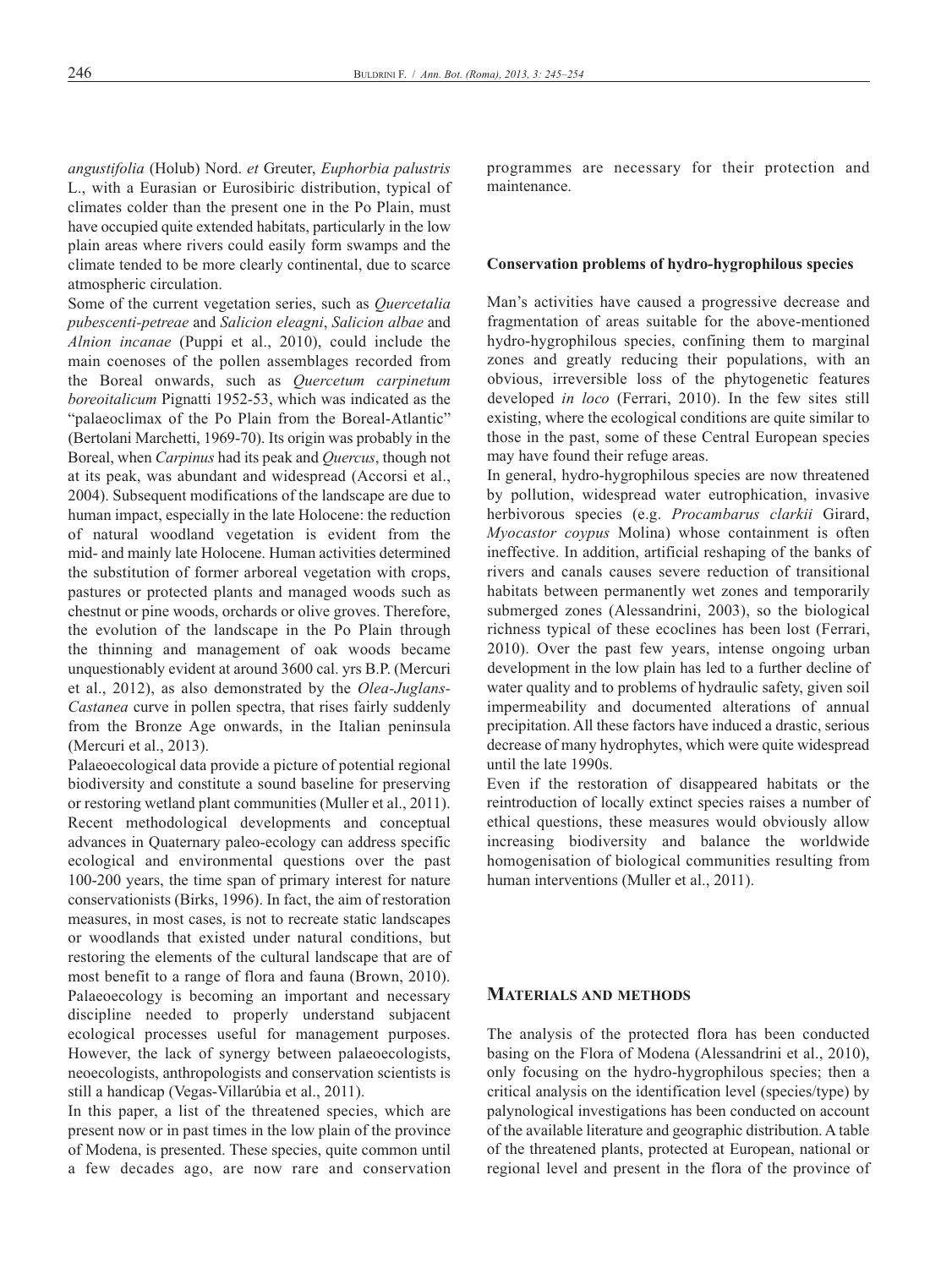Modena (Alessandrini et al., 2010), has been prepared, showing the possible identification of the pollen grains at species or type level.

The pollen of some species, now interested by conservation programmes at the Botanical garden of Modena, has been studied by acetolysis (Erdtmann, 1960), observing the pollen grains at a Diaplan Leitz light microscope (1000 magnifications) and measuring polar axe, equatorial diameter and esine thickness. The photographs of the pollen grains have been taken at a Diaplan Leitz light microscope at 1000 magnifications, using a Nikon coolpix 4500 digital camera.



## **RESULTS AND DISCUSSION**

The threatened species which are linked to wet habitats in our study area are listed in Table 1.

Morphological pollen features of some species, whose ecology is peculiar and can give important information on the protection of wetland habitats, are considered in detail (Fig. 1-2-3).

Fig. 2. Pollen grains of *Viola elatior*. 1-3: polar vision at different focuses; 4-6: equatorial vision at different focuses; 7-8: details of the colporus.



Fig. 1. Pollen grains of *Viola pumila*. 1-2: polar vision at different focuses; 3-4: equatorial vision at different focuses; 5: detail of the colporus; 6: exine.

Fig. 3. Pollen grains of *Jacobaea paludosa* ssp. *angustifolia*. 1-3: polar vision at different focuses; 4-5: equatorial vision at different focuses.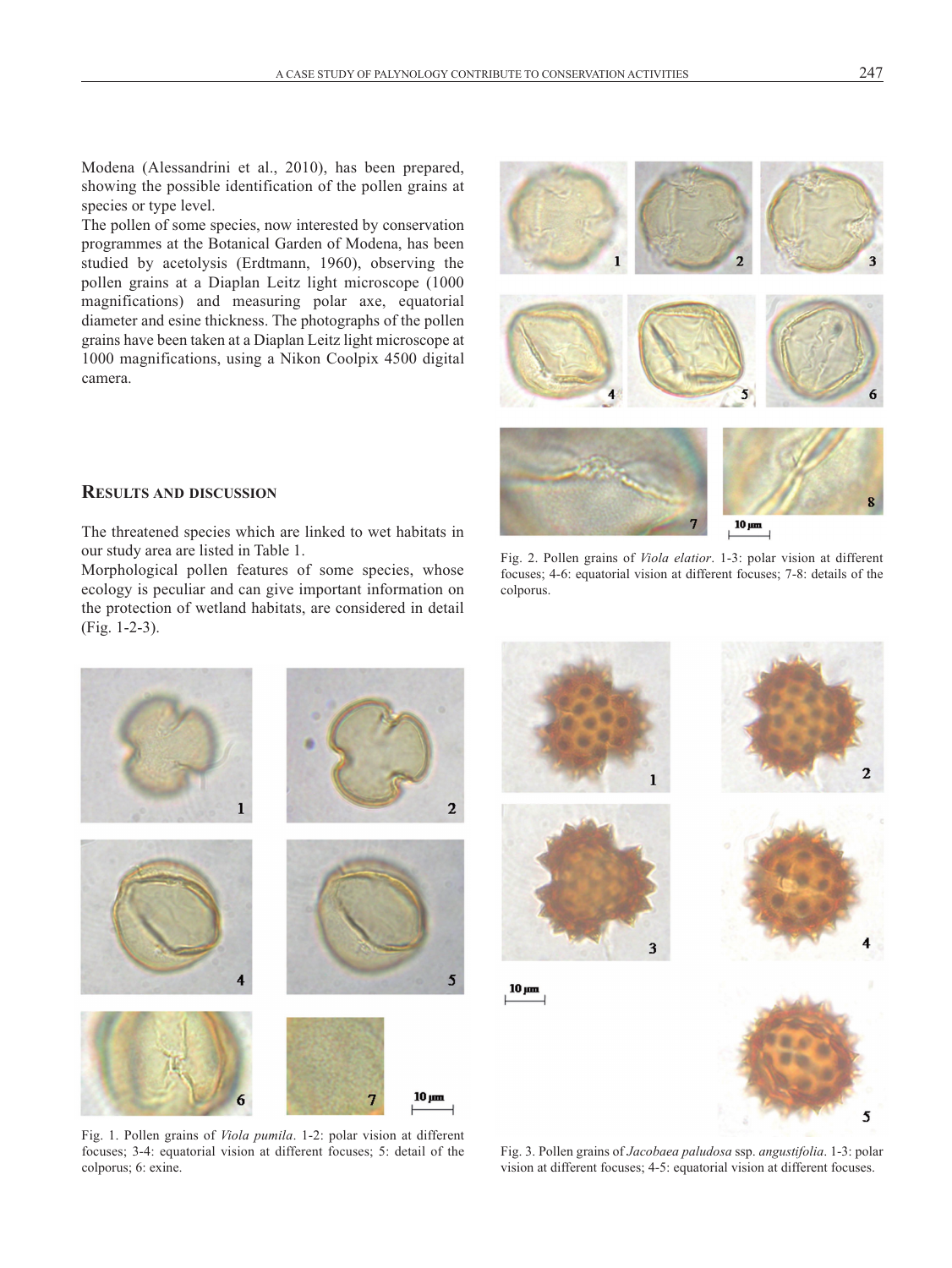| Scientific name                                                                | <b>Biological</b><br>Form | Chorology                        | Identification<br>at species level | Convention<br><b>CITES</b> | Convention<br>of Berna |
|--------------------------------------------------------------------------------|---------------------------|----------------------------------|------------------------------------|----------------------------|------------------------|
| Part A                                                                         |                           |                                  |                                    |                            |                        |
| Allium angulosum L.                                                            | <b>G BULB</b>             | EUROSIB.                         |                                    |                            |                        |
| Alopecurus geniculatus L.                                                      | H CAESP                   | SUBCOSMOP.                       |                                    |                            |                        |
| Alopecurus rendlei Eig                                                         | T SCAP                    | EURIMEDIT.                       |                                    |                            |                        |
| Baldellia ranunculoides (L.) Parl.                                             | I RAD                     | STENOMEDIT.-ATL.                 |                                    |                            |                        |
| Butomus umbellatus L.                                                          | <b>I RAD</b>              | <b>EURASIAN</b>                  | п                                  |                            |                        |
| Callitriche palustris L.                                                       | I RAD                     | CIRCUMBOR.                       |                                    |                            |                        |
| Callitriche stagnalis Scop.                                                    | I RAD                     | <b>EURASIAN</b>                  |                                    |                            |                        |
| Cardamine matthioli Moretti                                                    | H SCAP                    | OROPH. S-EUROP.                  |                                    |                            |                        |
| Carex pseudocyperus L.                                                         | H CAESP                   | SUBCOSMOP.                       |                                    |                            |                        |
| Ceratophyllum demersum L.                                                      | <b>I RAD</b>              | SUBCOSMOP.                       |                                    |                            |                        |
| Ceratophyllum submersum L.                                                     | <b>I RAD</b>              | PALAEOTEMP.                      |                                    |                            |                        |
| Cirsium canum (L.) All.                                                        | <b>G RHIZ</b>             | <b>SE-EUROP.</b>                 |                                    |                            |                        |
| Eleocharis uniglumis (Link) Schultes                                           | <b>G RHIZ</b>             | SUBCOSMOP.                       |                                    |                            |                        |
| Gaudinia fragilis (L.) Beauv.                                                  | T SCAP                    | EURIMEDIT.                       |                                    |                            |                        |
| Gymnadenia conopsea (L.) R. Br.                                                | <b>G BULB</b>             | <b>EURASIAN</b>                  |                                    | App. II                    |                        |
| Hippuris vulgaris L.                                                           | <b>I RAD</b>              | COSMOPOL.                        | п                                  |                            |                        |
| Hottonia palustris L.                                                          | I RAD                     | EUROSIB.                         | п                                  |                            |                        |
| Hydrocharis morsus-ranae L.<br>Jacobaea paludosa (L.) Gaertn, Mey et Scherb.   | I RAD                     | <b>EURASIAN</b>                  | п                                  |                            |                        |
| ssp. angustifolia (Holub) Nord. et Greuter                                     | HE                        | EUROSIB.                         |                                    |                            |                        |
| Juncus subnodulosus Schrank                                                    | <b>G RHIZ</b>             | EUROP.-CAUCAS.                   |                                    |                            |                        |
| Lemna trisulca L.                                                              | <b>I NAT</b>              | COSMOPOL.                        |                                    |                            |                        |
| Leonurus marrubiastrum L.                                                      | <b>H BIENNE</b>           | S-EUROP.-S-SIB.                  |                                    |                            |                        |
| Leucojum aestivum L.                                                           | <b>G</b> BULB             | EUROP.-CAUCAS.                   |                                    |                            |                        |
| Listera ovata (L.) R. Br.                                                      | <b>G RHIZ</b>             | <b>EURASIAN</b>                  |                                    | App. II                    |                        |
| Lotus tenuis W. et K.                                                          | H SCAP                    | PALAEOTEMP.                      |                                    |                            |                        |
| Ludwigia palustris (L.) Elliott                                                | T REPT                    | SUBCOSMOP.                       | п                                  |                            |                        |
| Lythrum hyssopifolia L.                                                        | T SCAP                    | SUBCOSMOP.                       |                                    |                            |                        |
| Marsilea quadrifolia L.                                                        | I RAD                     | CIRCUMBOR.                       |                                    |                            | All. I                 |
| Myriophyllum verticillatum L.                                                  | I RAD                     | CIRCUMBOR.                       | п                                  |                            |                        |
| Najas marina L.                                                                | I RAD                     | COSMOPOL.                        |                                    |                            |                        |
| Najas minor All.                                                               | I RAD                     | PALAEOTEMP.-SUBTROP.             |                                    |                            |                        |
| Nuphar lutea (L.) S. et S.                                                     | <b>I RAD</b>              | <b>EURASIAN</b>                  |                                    |                            |                        |
| Nymphaea alba L.                                                               | I RAD                     | <b>EURASIAN</b>                  |                                    |                            |                        |
| Nymphoides peltata (Gmélin) O. Kuntze                                          | I RAD                     | <b>EURASIAN</b>                  | п                                  |                            |                        |
| Oenanthe aquatica (L.) Poiret                                                  | H SCAP                    | <b>EURASIAN</b>                  |                                    |                            |                        |
| Oenanthe silaifolia Bieb.                                                      | H SCAP                    | EURIMEDIT.-SUBATL.               |                                    |                            |                        |
| Peucedanum palustre (L.) Moench                                                | H SCAP                    | EUROSIB.                         |                                    |                            |                        |
| Ranunculus peltatus Schrank                                                    | I RAD                     | EUROP.                           |                                    |                            | $\lambda$              |
| Sagittaria sagittaefolia L.                                                    | I RAD                     | EURASIAN                         |                                    |                            | $\ddot{\phantom{0}}$   |
| Salvinia natans (L.) All.<br>Samolus valerandi L.                              | I NAT                     | EURAS.-TEMPER.                   |                                    |                            | All. I                 |
|                                                                                | H CAESP                   | COSMOPOL.                        |                                    |                            | ł.                     |
| Schoenoplectus mucronatus (L.) Palla                                           | HE<br><b>G RHIZ</b>       | PANTROP.                         |                                    |                            | $\cdot$                |
| Schoenoplectus pungens (Vahl) Palla<br>Spiranthes aestivalis (Lam.) L.C. Rich. | G RHIZ                    | SUBCOSMOP.<br>EURIMEDIT.-SUBATL. |                                    | App. II                    | $\cdot$<br>All. I      |
| Spirodela polyrrhiza (L.) Schleid.                                             | I NAT                     | SUBCOSMOP.                       |                                    |                            | $\Box$                 |
| Trapa natans L.                                                                | I NAT                     | PALAEOTEMP.                      | п                                  |                            | All. I                 |
| Typha laxmannii Lepechin                                                       | G RHIZ                    | E-EURIMEDIT.                     |                                    |                            | $\Box$                 |
| Typha minima Hoppe                                                             | <b>G RHIZ</b>             | <b>EURASIAN</b>                  |                                    |                            | All. I                 |
| Utricularia australis R.Br.                                                    | I NAT                     | EUROP.                           |                                    |                            |                        |
| Utricularia minor L.                                                           | I NAT                     | CENTRAL EUROP.                   |                                    |                            |                        |
| Veronica anagalloides Guss.                                                    | T SCAP                    | EURIMEDIT.                       |                                    |                            |                        |
| Viola elatior Fries                                                            | H SCAP                    | <b>EURASIAN</b>                  |                                    |                            |                        |
| Viola pumila Chaix                                                             | H SCAP                    | <b>EURASIAN</b>                  |                                    |                            |                        |

Table 1. The protected plant species of the Modena province. The European, national or regional level is detailed (Alessandrini et al., 2010). The identification based on palynological features is at species level  $($ ■).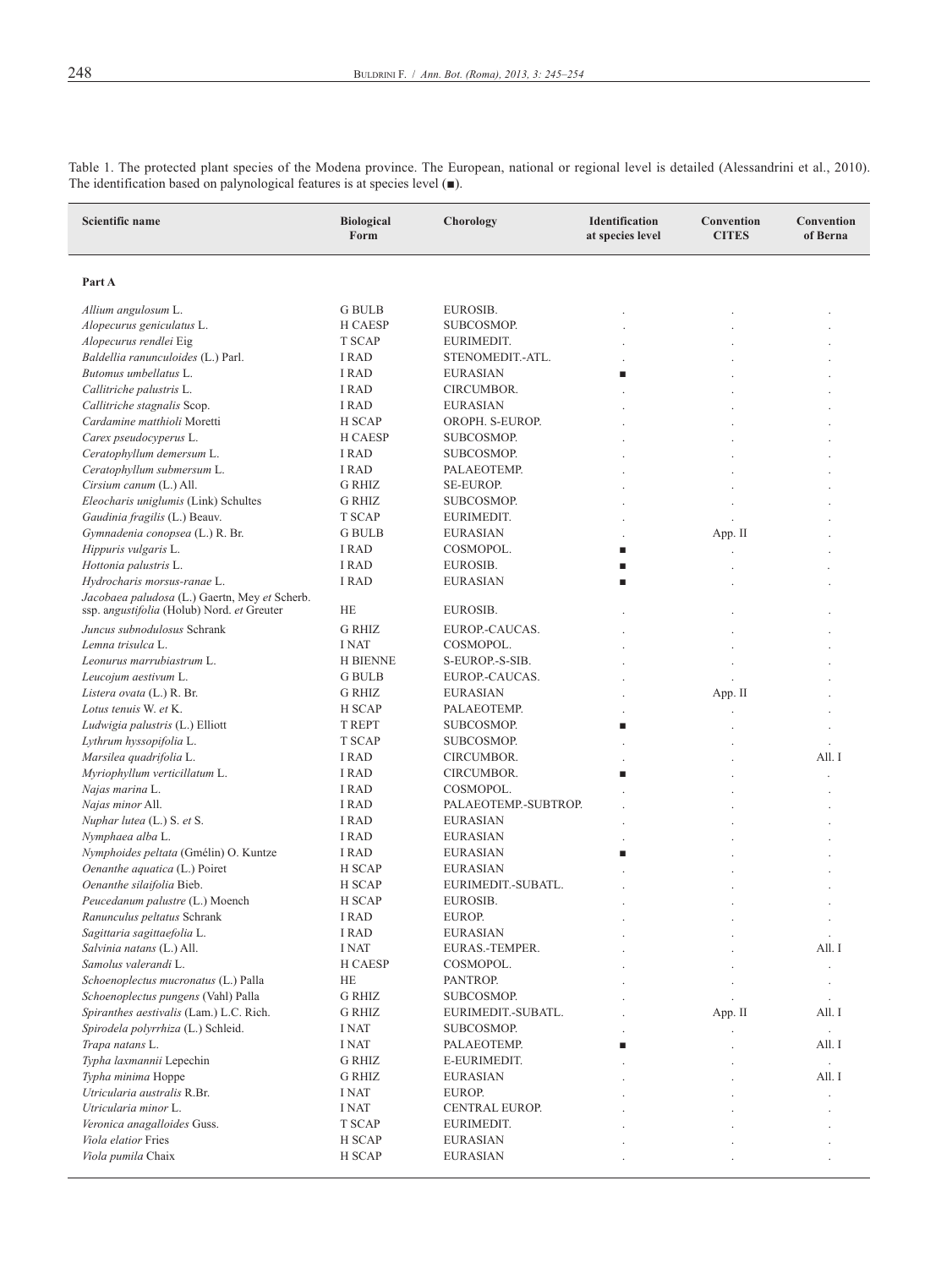| Scientific name                                                                             | <b>Habitats</b><br><b>Directive</b><br>92/43/CEE | Reg.<br>(CE)<br>338/97 | L.R.<br>2/77                    | <b>National</b><br><b>Red List</b> | Regional<br><b>Red List</b> | Watching<br>List in Flora of<br>the Modena<br>province |
|---------------------------------------------------------------------------------------------|--------------------------------------------------|------------------------|---------------------------------|------------------------------------|-----------------------------|--------------------------------------------------------|
|                                                                                             |                                                  |                        |                                 |                                    |                             |                                                        |
|                                                                                             |                                                  |                        |                                 |                                    |                             |                                                        |
| Part B                                                                                      |                                                  |                        |                                 |                                    |                             |                                                        |
| Allium angulosum L.                                                                         |                                                  |                        |                                 | VU                                 |                             | X                                                      |
| Alopecurus geniculatus L.                                                                   |                                                  |                        |                                 | $\cdot$                            | $\ddot{\phantom{0}}$        | Χ                                                      |
| Alopecurus rendlei Eig                                                                      |                                                  |                        |                                 | $\ddot{\phantom{a}}$               |                             | X                                                      |
| Baldellia ranunculoides (L.) Parl.                                                          |                                                  |                        |                                 | CR                                 | $\cdot$                     | $\overline{\phantom{a}}$                               |
| Butomus umbellatus L.                                                                       |                                                  |                        |                                 | $\ddot{\phantom{a}}$               | VU                          | $\cdot$                                                |
| Callitriche palustris L.                                                                    |                                                  |                        |                                 |                                    |                             | X                                                      |
| Callitriche stagnalis Scop.                                                                 |                                                  |                        |                                 |                                    | $\ddot{\phantom{a}}$        | X                                                      |
| Cardamine matthioli Moretti                                                                 |                                                  |                        |                                 | ł.                                 | J.                          | X                                                      |
| Carex pseudocyperus L.                                                                      |                                                  |                        |                                 |                                    |                             | $\mathbf X$                                            |
| Ceratophyllum demersum L.                                                                   |                                                  |                        |                                 |                                    | $\ddot{\phantom{a}}$        | $\mathbf X$<br>X                                       |
| Ceratophyllum submersum L.<br>Cirsium canum (L.) All.                                       |                                                  |                        |                                 | $\ddot{\phantom{0}}$<br>VU         | $\cdot$<br>EW               |                                                        |
| Eleocharis uniglumis (Link) Schultes                                                        |                                                  |                        |                                 |                                    |                             | $\overline{\phantom{a}}$<br>X                          |
| Gaudinia fragilis (L.) Beauv.                                                               |                                                  |                        | $\ddot{\phantom{a}}$<br>$\cdot$ | $\ddot{\phantom{0}}$               | $\cdot$                     | $\blacksquare$                                         |
| Gymnadenia conopsea (L.) R. Br.                                                             |                                                  | All. B                 | X                               | $\ddot{\phantom{a}}$               |                             | $\ddot{\phantom{0}}$                                   |
| Hippuris vulgaris L.                                                                        |                                                  |                        | $\blacksquare$                  | VU                                 | EN                          | $\cdot$                                                |
| Hottonia palustris L.                                                                       |                                                  |                        | $\ddot{\phantom{0}}$            | VU                                 | <b>CR</b>                   | Χ                                                      |
| Hydrocharis morsus-ranae L.                                                                 |                                                  |                        |                                 | $\ddot{\phantom{0}}$               |                             | X                                                      |
| Jacobaea paludosa (L.) Gaertn, Mey et Scherb.<br>ssp. angustifolia (Holub) Nord. et Greuter |                                                  |                        |                                 | EN                                 | <b>CR</b>                   | Χ                                                      |
|                                                                                             |                                                  |                        |                                 |                                    |                             |                                                        |
| Juncus subnodulosus Schrank<br>Lemna trisulca L.                                            |                                                  |                        |                                 |                                    |                             | X<br>X                                                 |
| Leonurus marrubiastrum L.                                                                   |                                                  |                        | $\ddot{\phantom{a}}$            |                                    | $\cdot$                     | Χ                                                      |
| Leucojum aestivum L.                                                                        |                                                  |                        | $\cdot$<br>X                    | $\ddot{\phantom{0}}$               | $\cdot$<br>EN               | X                                                      |
| Listera ovata (L.) R. Br.                                                                   |                                                  | All. B                 | X                               | $\ddot{\phantom{0}}$               | $\cdot$                     | $\cdot$                                                |
| Lotus tenuis W. et K                                                                        |                                                  |                        | $\ddot{\phantom{a}}$            | <b>CR</b>                          | $\cdot$                     | $\blacksquare$                                         |
| Ludwigia palustris (L.) Elliott                                                             |                                                  |                        |                                 | EN                                 | EW                          | $\cdot$                                                |
| Lythrum hyssopifolia L.                                                                     |                                                  |                        |                                 | $\epsilon$                         | $\cdot$                     | X                                                      |
| Marsilea quadrifolia L.                                                                     | All. II - All. IV                                |                        |                                 | VU                                 | <b>CR</b>                   | X                                                      |
| Myriophyllum verticillatum L.                                                               |                                                  |                        |                                 |                                    |                             | $\mathbf X$                                            |
| Najas marina L.                                                                             |                                                  |                        |                                 |                                    | $\ddot{\phantom{0}}$        | $\mathbf X$                                            |
| Najas minor All.                                                                            |                                                  |                        | $\ddot{\phantom{a}}$            | $\blacksquare$                     | $\cdot$                     | X                                                      |
| Nuphar lutea (L.) S. et S.                                                                  |                                                  |                        | $\blacksquare$                  | $\ddot{\phantom{a}}$               |                             | X                                                      |
| Nymphaea alba L.                                                                            |                                                  |                        | X                               | VU                                 | LR                          | $\mathbf X$                                            |
| Nymphoides peltata (Gmélin) O. Kuntze                                                       |                                                  |                        | $\cdot$                         | EN                                 | $\ddot{\phantom{a}}$        | X                                                      |
| Oenanthe aquatica (L.) Poiret                                                               |                                                  |                        | $\cdot$                         |                                    | $\ddot{\phantom{0}}$        | X                                                      |
| Oenanthe silaifolia Bieb.                                                                   |                                                  |                        |                                 |                                    | $\cdot$                     | X                                                      |
| Peucedanum palustre (L.) Moench                                                             |                                                  |                        |                                 |                                    | $\cdot$                     | $\cdot$<br>X                                           |
| Ranunculus peltatus Schrank<br>Sagittaria sagittaefolia L.                                  |                                                  |                        |                                 | $\overline{\phantom{a}}$<br>EN     | EN                          |                                                        |
| Salvinia natans (L.) All.                                                                   |                                                  |                        |                                 | VU                                 |                             | $\cdot$<br>X                                           |
| Samolus valerandi L.                                                                        |                                                  |                        | $\lambda$                       |                                    | $\ddot{\phantom{0}}$        | $\mathbf X$                                            |
| Schoenoplectus mucronatus (L.) Palla                                                        |                                                  |                        |                                 | $\cdot$                            | $\cdot$                     | $\mathbf X$                                            |
| Schoenoplectus pungens (Vahl) Palla                                                         | ł.                                               |                        | $\cdot$                         | $\cdot$                            | $\cdot$                     | X                                                      |
| Spiranthes aestivalis (Lam.) L.C. Rich.                                                     | All. IV                                          | All. A                 | X                               | EN                                 | EW                          | $\ddot{\phantom{a}}$                                   |
| Spirodela polyrrhiza (L.) Schleid.                                                          |                                                  |                        | $\blacksquare$                  | $\epsilon$                         | $\cdot$                     | X                                                      |
| Trapa natans L.                                                                             |                                                  |                        | $\cdot$                         | EN                                 | $\cdot$                     | X                                                      |
| Typha laxmannii Lepechin                                                                    |                                                  |                        |                                 | VU                                 | EN                          | $\mathbf X$                                            |
| Typha minima Hoppe                                                                          |                                                  |                        |                                 | $\cdot$                            | $\ddot{\phantom{0}}$        | $\mathbf X$                                            |
| Utricularia australis R.Br.                                                                 |                                                  |                        |                                 | EN                                 |                             | X                                                      |
| Utricularia minor L.                                                                        |                                                  |                        |                                 | EN                                 |                             | $\cdot$                                                |
| Veronica anagalloides Guss.                                                                 |                                                  |                        |                                 |                                    |                             | X                                                      |
| Viola elatior Fries                                                                         |                                                  |                        | $\lambda$                       | ł.                                 |                             | $\mathbf X$                                            |
| Viola pumila Chaix                                                                          |                                                  |                        |                                 |                                    |                             | $\mathbf X$                                            |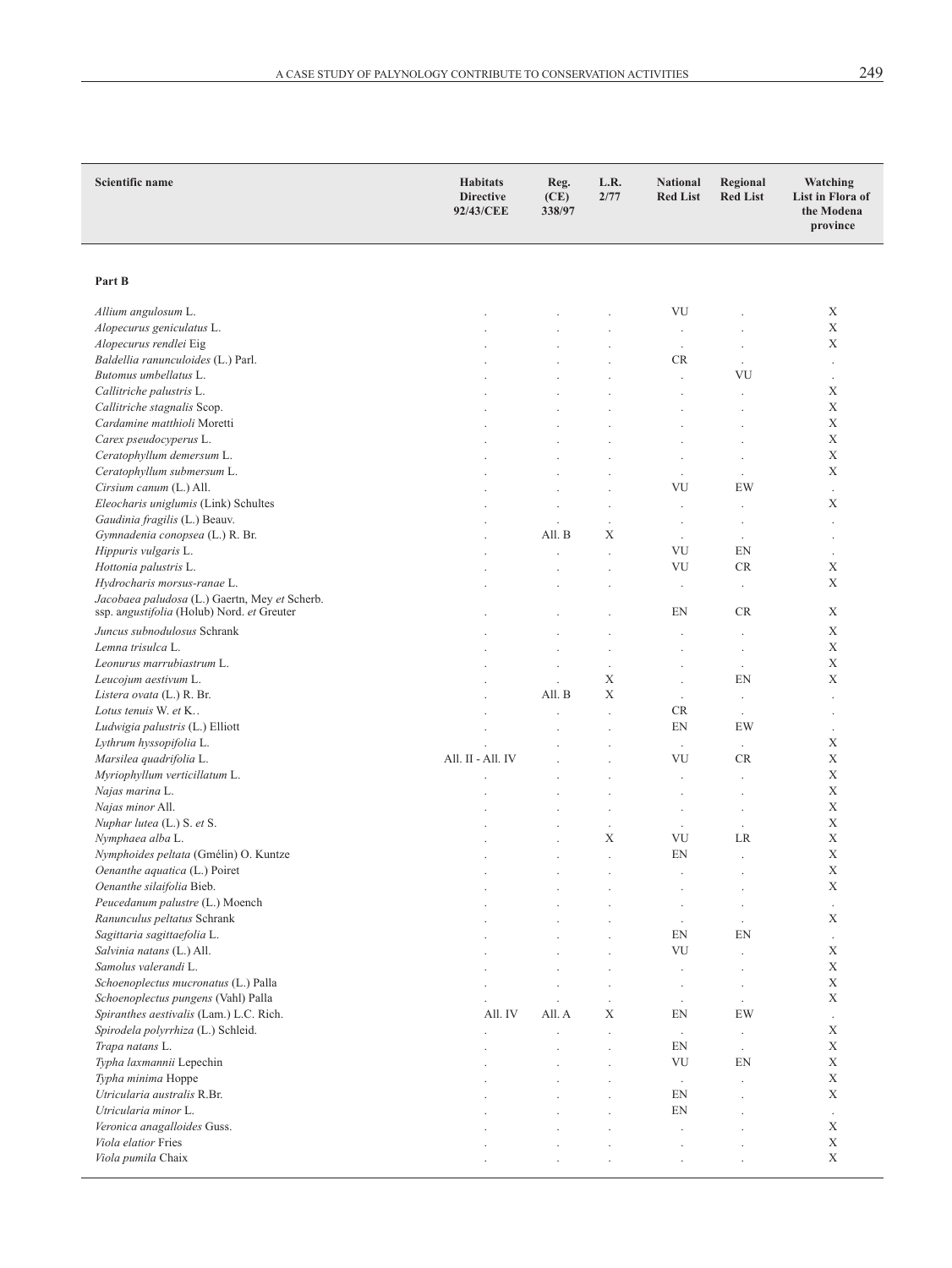Among the 53 species reported in Table 1, by palynological analysis, 8 (15,1%) can be identified at species level (Punt, 1976; Punt & clarke, 1980-1991; Moore et al., 1991; Punt et al., 1995; Punt et al., 2003-2009). these are: *Butomus umbellatus*, *Hippuris vulgaris*, *Hottonia palustris*, *Hydrocharis morsus-ranae, Ludwigia palustris, Myriophyllum verticillatum, Nymphoides peltata*, *Trapa natans.* in some cases, even if the determination at species level is not possible, the species presence can be supposed basing on the phytogeographical exclusion criterion: e.g. *Nymphaea alba* type include *N. alba* and *N. candida* (Moore et al., 1991), but this last is not present in italy (Pignatti, 1982). when identifying at type level, in the same type two or more species or genera can be included: for example (Moore et al., 1991) *Alisma plantago-aquatica* type includes *A. gramineum*, *A. lanceolatum*, *A. plantago-aquatica*, *Baldellia ranunculoides*, *B. repens* and *Luronium natans*, while in the Flora of Modena only the first four species are present. However, this phytogeographical criterion must be used with care because of the recent introduction of some exotic species due to human activities (e.g. *Lemna minuta* Kunth., belonging to the Lemnaceae).

The rarest and endangered species of our wet habitats are widely distributed in Europe and sometimes in Eurasia. In our study area, some of them are at the southwestern margin of their range and can give important information concerning the ecological features of their sites. Recent investigations (Buldrini, 2012) carried out on the sites of populations of *Viola pumila* chaix, *V. elatior* Fries and *Jacobaea paludosa* (l.) gaertn., Mey *et* scherb. ssp. *angustifolia* (holub) Nord. *et* Greuter, present in the provinces of Modena and Reggio Emilia, reveal a presence of northern species up to  $20\%$ (while the average is 10% in the Po Plain): it can be supposed that there is an ecological peculiarity in those sites, due to an average temperature lower than in surrounding areas. Thus, in the southern Po Plain, these species, now at the geographic boundary of their range (Fig. 4) and separated from the nearest Central European populations, are a relict of a flora typical of colder, more continental climates; being rare and relict their conservation should be a priority. in central Europe, these three species are known as river corridor plants, typical of alluvial continental grasslands subject to periodic flooding in winter and spring and regularly mown. In Italy these species are at the south-western margin of their range, in conditions of severe geographical and reproductive isolation, separated from the nearest Central European populations, located beyond the Alps. They have analogous ecology, distribution and conservation problems in common.



Fig. 4. geographical distribution in emilia-romagna of the studied sites of *V. pumila* (■), *V. elatior* (●) and *J. paludosa* ssp. *angustifolia* (▲). as it can be observed, the species are at the south-western margin (triangle) of their range (elliptic line).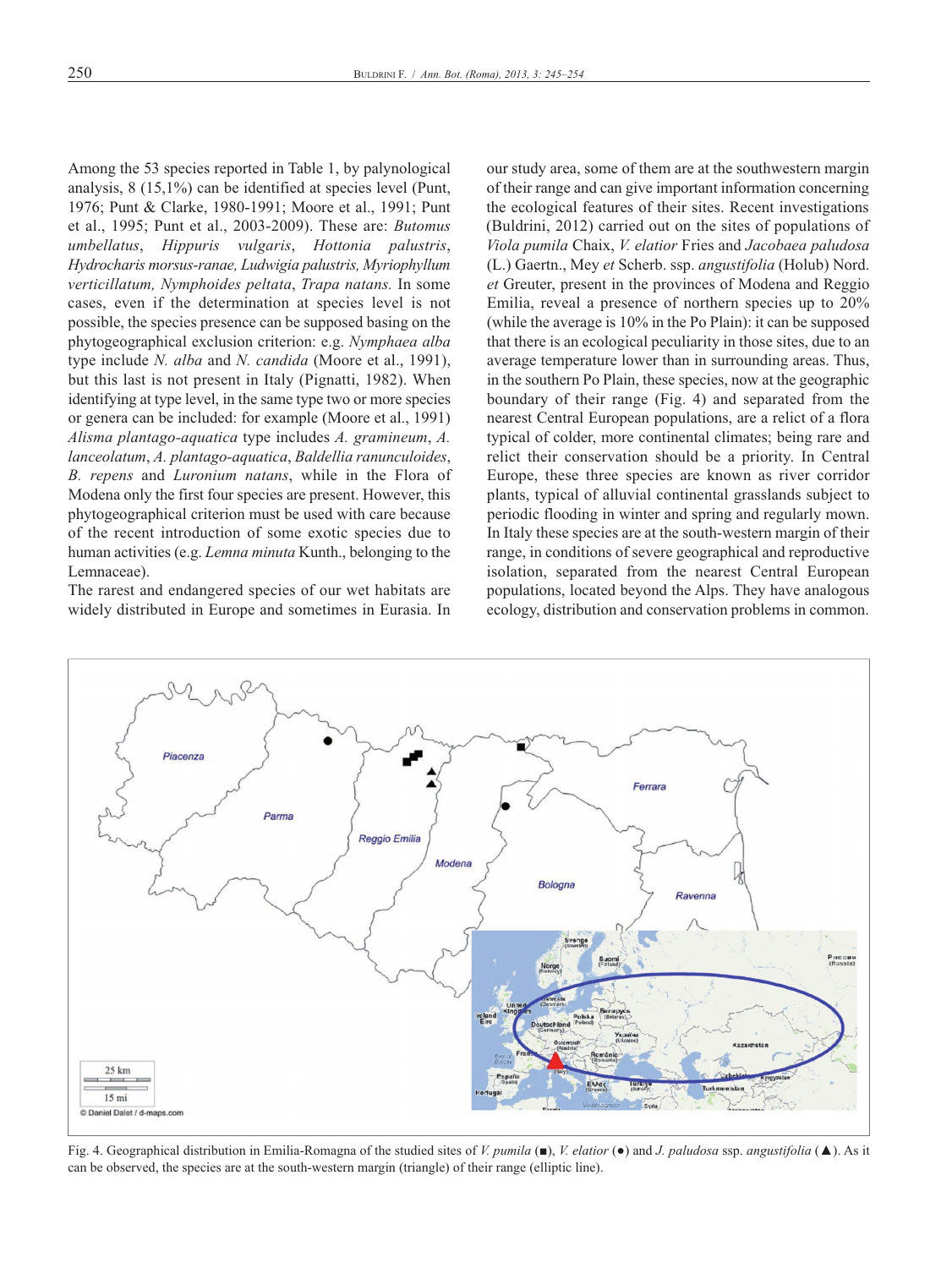various ongoing conservation projects for these species have been carried out for a number of years at the Botanical Gardens of Modena (Morselli, 2003; Dallai & Sgarbi, 2004; Sgarbi et al., 2004; Del Prete et al., 2006; Grimaudo, 2007; Dallai et al., 2008; Buldrini & Dallai, 2009; Buldrini, 2010; Buldrini et al., 2010; Dallai et al., 2010; Buldrini & Dallai, 2011; Buldrini, 2012; Buldrini et al., 2012; Dallai et al., 2012; Buldrini et al., 2013a; Buldrini et al., 2013b; Dallai et al., in press).

For these reasons, although we know that these three species belong to widely distributed families, not characterized at species level from a palynological viewpoint according to the generalist keys, we tried to observe their morphological pollen features, never deeply investigated for their scarce allergological and palaeopalynological interest.

Pollen grains of violaceae (Fig. 1-2) are usually radially symmetrical, isopolar, tricolporate, sub-prolate to prolate-spheroidal; the sexine is scabrate, slightly thicker or thinner than nexine; the tectum is mostly densely punctate, rarely subpsilate (Perveen & Qaiser, 2009).

our preliminary observations on *V. pumila* and *V. elatior* pollen confirm a substantial similarity between the two species, with grains tricolporate (extremely rare the tetracolporate in *V. pumila*), oblate-sphaeroidal to prolato-sphaeroidal (only in *V. elatior* we observed a 20% of suboblate grains), dimension slightly greater in *V. elatior* (average dimensions: *V. pumila*:  $P = 29.7 \mu m$ ,  $E = 30.0 \mu m$ ; *V. elatior*:  $P = 32.5 \text{ µm}$ ,  $E = 34.6 \text{ µm}$ . Given the morphological and dimensional similarity, by light microscope and using the generalist keys the distinction between the two species is very difficult.

the pollen of *J. paludosa* ssp. *angustifolia* (Fig. 3) is ascribable to the *Senecio vulgaris* type, characterized by a complex of adhering features like presence of a mesoaperture, more or less distinct endoaperture usually tapering, conical echinae, usually about as high as they are broad; in polar view, usually 21 (15-23) echinae are visible in the equatorial plane (Punt & Hoen, 2009).

In our preliminary observations, pollen grains have an oblate-sphaeroidal or sphaeric shape, with average  $P = 30,2$  $\mu$ m and E = 31,0  $\mu$ m. The exine is 1,9-2,2  $\mu$ m thick (with echinae: 3,8-4,3 µm).

The identification at species level is very difficult by light microscope, using the generalist keys, because of the great similarity between the *S. vulgaris* type and the *Aster tripolium* type: this last lacks a mesoaperture, has an indistinct endocolpus, narrow and not tapering, and echinae without a cavity in the top of the point; in polar view 15-18 (14-22) echinae are visible in the equatorial plane (Punt  $\&$ Hoen, 2009).

## **FINAL REMARKS**

It is known that wetlands contain a mosaic of contiguous microhabitats, where plant communities correspond to slight ecological variations. on the other hand, by palynological analyses the past vegetation can be inferred in broad terms, with high details on anemophilous species, but without details on the whole species composition.

In certain cases, the rare and threatened species of Emilia-Romagna are well-characterized from a morphopalynological and phytogeographical standpoint, so the presence of their pollen in surface samples provides useful information for species reintroduction. some of them, in italy, are at the southwestern boundary of their geographic range: for this reason, their presence can help to understand the habitat features of the sites. Nevertheless, the possibility to discover the presence of some of these species by pollen morphotypes offers a real opportunity to gear reintroduction and/or reinforcing programmes: finding the pollen of these species, when it is well identifiable, can help to detect sites for their reintroduction, even in the absence of more direct documentation (herbarium samples, floristic lists, seeds, fruits). obviously, when the sites have been discovered, an ecological analysis will be essential to ascertain the real suitability of the place, according to the ecological requirements of the species. in addition, improvements of studies in pollen morphology could contribute to deepen the knowledge in other taxa. Thus palynology offers the mean to respond to important questions given by ecologists and nature conservationists. The ecological features of a site chosen for the reintroduction on account of field observations can be confirmed by the presence of certain pollen morphotypes. For example, being *V. pumila*, *V. elatior* and *J. paludosa* ssp. *angustifolia* microthermic species, the "guide pollen" may be *Hottonia palustris* and *Myriophyllum verticillatum*, microthermic species, whose chorotypes respectively are eurosibiric and circumboreal, both recognizable at species level. the presence of *Trapa natans*, on the contrary, would document aquatic but not microthermic environments, being instead a palaeotemperate chorotype. Thus, palynology, by analyzing certain pollen assemblages and the presence of well characterized "guide pollen", can provide useful information for conservation programmes.

#### **ACKNOWLEDGEMENTS**

We are very grateful to Dr. Anna Maria Mercuri and Prof. Marta Bandini Mazzanti, who critically read the manuscript and helped us to improve it thanks to their comments, and to Prof. Andrea Mary Lord, who revised the original English text.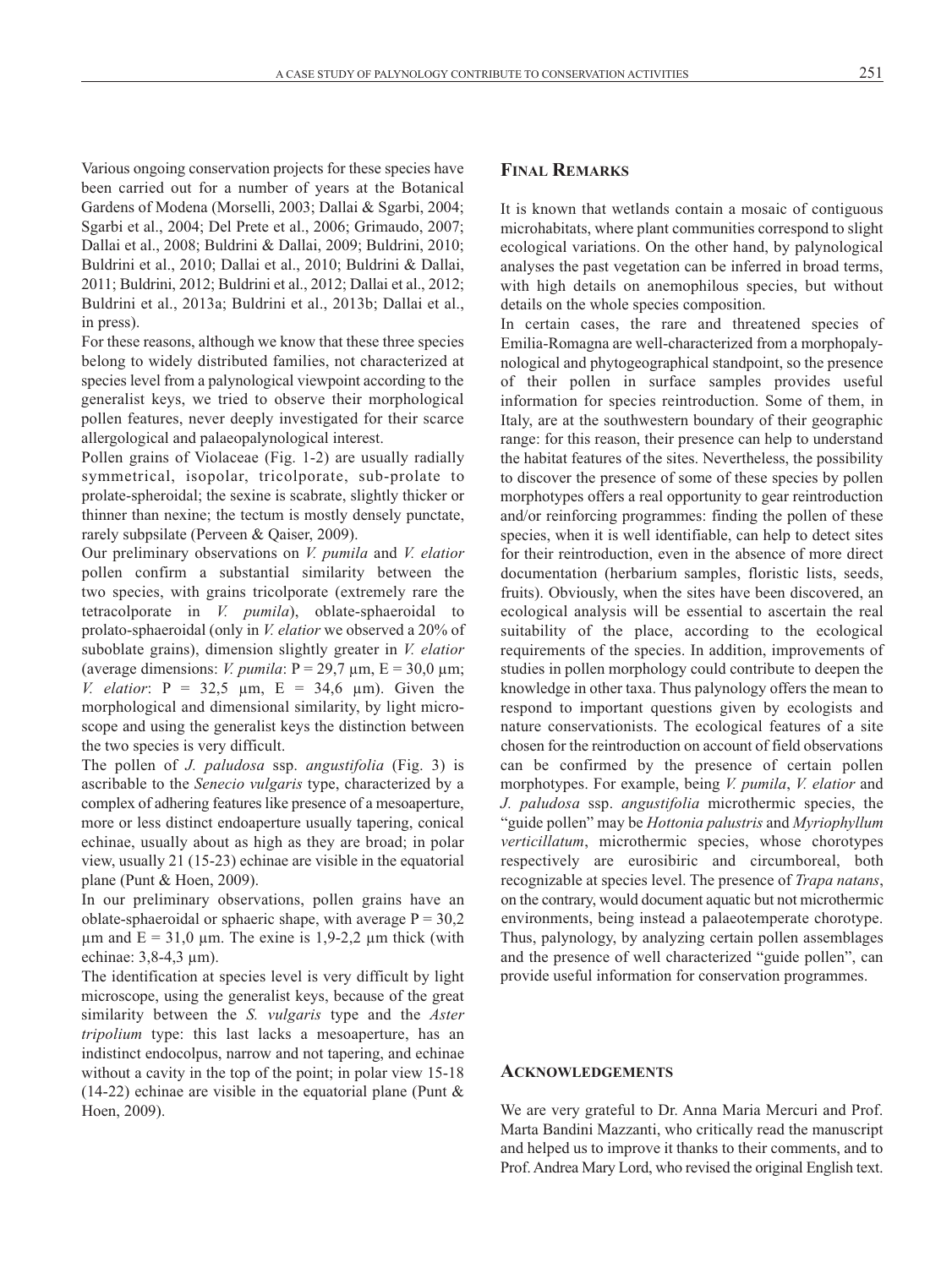#### **REFERENCES**

accorsi c.a., Bandini Mazzanti M., Forlani l., Mercuri a.M., Trevisan Grandi G., 2004. Holocene forest vegetation (pollen) of the Emilia-Romagna plain – Northern Italy. In: F. Pedrotti and J.M. Gehu (Eds) La végétation postglaciaire du passé et du présent syngenèse. synécologie et synsystématique. colloquia Phytosociologica 28, 1-103.

Alessandrini A., 2003. L'impoverimento floristico delle zone umide della pianura dell'Emilia-Romagna continentale. Linee per possibili azioni di miglioramento. Proceedings Nat. congr. "Botanica delle zone umide" (vercelli-albano Vercellese, November 10<sup>th</sup>-11<sup>th</sup>, 2000), Museo Regionale di Scienze Naturali di Torino 71-84.

Alessandrini A., Delfini L., Ferrari P., Fiandri F., Gualmini M., Lodesani U., Santini C., 2010. Flora del Modenese. censimento, analisi, tutela. Provincia di Modena, istituto per i Beni Artistici, Culturali e Naturali della Regione Emilia-Romagna.

Bandini Mazzanti M., Bosi G., Mercuri A.M., Accorsi C.A., Guarnieri C., 2005. Plant use in a city in Northern Italy during the Late Medieval and Renaissance periods: results of the Archaeobotanical Investigation of "The Mirror Pit"  $(14<sup>th</sup> -15<sup>th</sup>$  century AD) in Ferrara. Vegetation History and archaeobotany 14(4), 442-452.

Bandini Mazzanti M., Bosi G., Guarnieri C., 2009. The useful plants of the city of Ferrara (Late Medieval/Renaissance) based on archaeobotanical records from middens and historical/culinary/ethnobotanical documentation. In: J.P. Morel and A.M. Mercuri (Eds), Plants and Culture: seeds of the cultural heritage of Europe. Edipuglia, Bari, 93-106.

Bandini Mazzanti M., Marchesini M., Marvelli s., Bosi g., Mercuri A.M., Accorsi C.A., 2001. Semi e frutti del pozzo di cognento (Modena) dal periodo tardo romano all'età moderna. In: Calvani M. (edited by), Archeologia dell'Emilia Romagna 1999/III. All'Insegna del Giglio, Firenze, 207-228.

Bertolani Marchetti D., 1969-70. Climax e paleoclimax della pianura padano-veneta. Memorie di Biogeografia Adriatica 8, 69-77.

Birks h.J.B., 1996. contributions of Quaternary palaeoecology to nature conservation. Journal of vegetation science 7, 89-98.

Bosi G., 2000. Flora e ambiente vegetale a Ferrara tra il X e il Xv secolo attraverso i reperti carpologici dello scavo di corso Porta Reno - via Vaspergolo nell'attuale centro storico. Doctoral thesis, University of Florence.

Bosi G., Accorsi C.A., Bandini Mazzanti M., Forlani L., 2004. The plant remains from the Etruscan-Celtic Village (4th-2nd cent. Bc) of "Pianella di Monte savino" - Monte Bibele (Northern Italy). Abstr. 13<sup>th</sup> Symposium of iwgP, 103.

Bosi G., Rinaldi R., Labate D., Santini C., Bandini Mazzanti M., 2010. archaeobotany and the history of local flora: the case of  $12<sup>th</sup>$  century AD archaeobotanical records from the Bishop's Palace of Modena (Emilia Romagna, Italy). 15<sup>th</sup> Symposium of the International Work Group for Palaeoethnobotany, 31 May-5 June 2010, wilhelmshaven, Germany.

Brown A.D., 2010. Pollen analysis and ancient woodland restoration strategies: a case study from the wentwood, southeast Wales, UK. Vegetation History and Archaeobotany 19, 79-90.

Buldrini F., 2010. le popolazioni di *Viola pumila* chaix nella Pianura Padana. In: A. Alessandrini, L. Delfini, P. Ferrari, F. Fiandri, M. gualmini, u. lodesani, c. santini, Flora del Modenese - censimento, analisi, tutela. Provincia di Modena, istituto Beni culturali della regione Emilia-Romagna, 90.

Buldrini F., 2012. Rarità periferica e dimensioni delle popolazioni: *Viola pumila*, *Viola elatior* e *Jacobaea paludosa* nella pianura padana. Doctoral thesis in Earth System Sciences: Environment, Resources and Cultural Heritage, University of Modena and Reggio Emilia.

Buldrini F., Conte L., Dallai D., Ferrari C., 2013a. Genetic diversity of the rare and endangered meadow violet (*Viola pumila* chaix) at the southern margin of its range. Plant Biosystems, in press, DOI 10.1080/11263504.2012.754383

Buldrini F., Dallai D., 2009. Osservazioni preliminari su stazioni naturali di *Viola pumila* chaix, specie rara del territorio emiliano. atti 104° congr. società Botanica Italiana (Campobasso, 16-18 settembre 2009), 166.

Buldrini F., Dallai D., 2011. *Viola pumila* Chaix. Schede per una lista rossa della Flora vascolare e crittogamica italiana. informatore Botanico italiano 43(2), 435-438.

Buldrini F., Dallai D., Adorni M., Bona E., Bonali F., castello M., costalonga s., Pellegrino g., Picco F., Polani F., Santini C., Selvaggi A., Tasinazzo S., Vidali M., Zanotti E., 2013b. *Viola elatior* Fries. Schede per una Lista rossa della Flora vascolare e crittogamica italiana. Informatore Botanico Italiano, in press.

Buldrini F., Dallai D., Conte L., Del Prete C., Ferrari C., 2010. The Italian populations of *Viola pumila* Chaix – Their ecological and genetic characterization for an integrated conservation strategy. verhandlungen der gesellschaft für Ökologie 40, 139.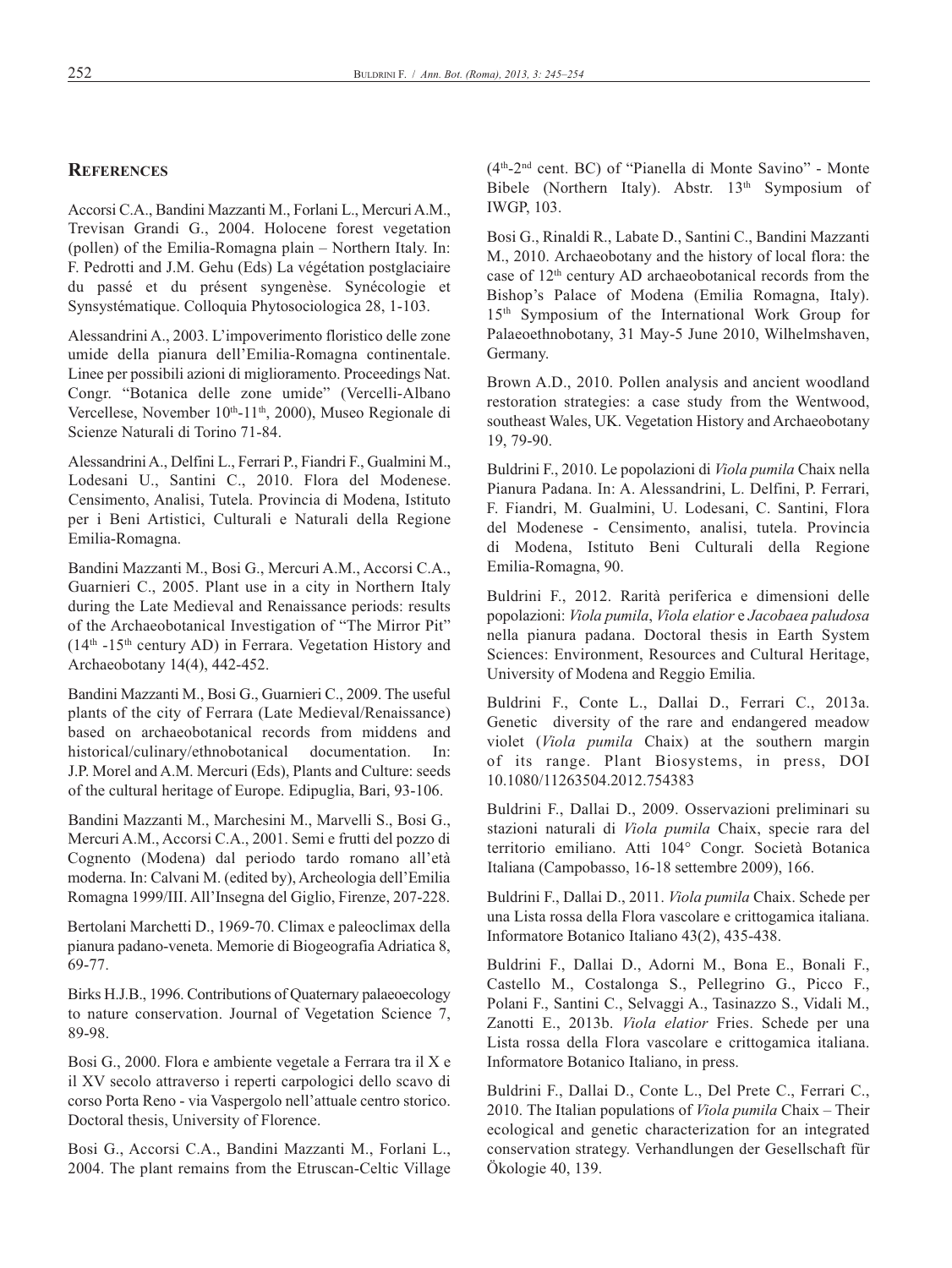Buldrini F., Dallai D., Sgarbi E., 2012. La conservazione di specie in situazioni di marginalità d'areale nella pianura padana: un'attività dell'Orto Botanico di Modena. Annual Meeting Gruppo Orti Botanici e Giardini Storici, società Botanica italiana (Merano, giardini di castel Trauttmansdorff, May 18th, 2012). Retrieved from http://www.ortobotanicoitalia.it/wordpress/wp-content/ uploads/Resoconto-Incontro-Gruppo-Orti-2012.pdf

cattaneo c., 1846. Notizie naturali e civili della lombardia. Tipografia G. Bernardoni, Milano.

Dallai D., Buldrini F., Conte L., Ferrari C., Fanti E., Fornasiero E., Tonelli F., Zampighi C., Negrini F., 2011. Gestione della rete idrologica e conservazione della biodiversità plante in un territorio di bonifica (Bonifica Burana, emilia orientale). Bollettino dei Musei e degli Istituti Biologici dell'Università di Genova 73, 154.

Dallai D., Del Prete C., Sgarbi E., Grimaudo M., 2010. Integrated *in situ/ex situ* plant conservation practices managed by University Botanic Garden of Modena. Proceedings of the International Conference: Acclimatization, Global Change, Gardening and Biodiversity Conservation. Bollettino dei Musei e degli Istituti biologici dell'Università di genova 72, 33-42.

Dallai D., Buldrini F., Fanti E., Tonelli F., Zampighi C., Negrini c., conte l., Ferrari c., 2012. Piante di Bonifica: aspetti idrologici e tutela della biodiversità vegetale nei canalidella Bonifica Burana. Accademia Nazionale dei Lincei, XIIGiornata Mondiale dell'Acqua - Il bacino del Po (Roma, March 22nd, 2012), 42-46. Retrieved from http://www.lincei.it/files/convegni/935\_convegno\_ Bacino\_del\_Po\_22\_marzo\_2012\_riassunti.pdf

Dallai D., Buldrini F., Fanti E., Tonelli F., Zampighi C., Negrini C., Conte L., Ferrari C., in press. L'Erbario della Bonifica. Un progetto per la conoscenza del territorio e della biodiversità vegetale nei canali della Bonifica Burana (Emilia Orientale). Atti XXI Congr. Associazione Nazionale Musei Scientifici (Padova, November 9<sup>th</sup> -11<sup>th</sup>, 2011), Museologia scientifica Memorie.

Dallai D., Sgarbi E., 2004. Un'esperienza di conservazione in situ/ex situ dell'orto Botanico di Modena: *Viola pumila* chaix nel territorio emiliano. atti della società dei Naturalisti e Matematici di Modena 135, 93-108.

Dallai D., Sgarbi E., Grimaudo M., 2008. Esperienze di conservazione *in situ/ex situ* di *Senecio paludosus* l. nelle Valli di Novellara e Reggiolo (Reggio Emilia) condotte dall'orto Botanico di Modena. abstr. 103° congr. s.B.i. (Reggio Calabria, 17-19 September 2008), Kalit, Reggio calabria, 297.

Del Prete C., Dallai D., Sgarbi E., Maffettone L., 2006. The

University Botanic Garden of Modena: strategies in plant conservation and habitat management. In: D. Gafta and J. Akeroyd (Eds.) Nature Conservation. Concepts and Practice. springer, 369-379.

Erdtmann G., 1960. The acetolysis method, revised description. Svensk Botanisk Tidskrskrift 54, 561-564.

Ferrari C., 2010. Biodiversità. Dal genoma al paesaggio. Zanichelli, Bologna.

Grimaudo M., 2007. Piante rare e minacciate all'Orto Botanico di Modena: un allestimento dedicato ai programmi di conservazione *ex situ*. Atti Soc. Nat. Mat. di Modena 138, 117-126.

Masin R.R., 2009. La flora del territorio patavino: sulle orme di Augusto (Béguinot). Retrieved from http://www. societabotanicaitaliana.it/detail.asp?IDN=615 (accessed 30-9-2011).

Mercuri A.M., Bandini Mazzanti M., Torri P., Vigliotti L., Bosi G., Florenzano A., Olmi L., Massamba N'Siala I., 2012. A marine/terrestrial integration for mid-late Holocene vegetation history and the development of the cultural landscape in the Po valley as a result of human impact and climate change. Vegetation History and Archaeobotany 21, 353-372.

Mercuri a.M., Bandini Mazzanti M., Florenzano a., Montecchi M.C., Rattighieri E., 2013. Olea, Juglans and Castanea: The OJC group as pollen evidence of the development of human-induced environments in the Italian peninsula. Quaternary International, in press, DOI http://dx.doi.org/10.1016/j.quaint.2013.01.005

Moore P.D., Webb J.A., Collins M.E., 1991. Pollen analysis. II ed., Blackwell Science Publications, Oxford.

Morselli a., 2003. Propagazione *in vitro* e *in vivo* di *Viola pumila* chaix, specie rara e minacciata di estinzione nel territorio emiliano. atti della società dei Naturalisti e Matematici di Modena 134, 339-341.

Muller S.D., Miramont C., Bruneton H., Carré M., sottocornola M., court-Picon M., de Beaulieu J.-l., Nakagawa t., schevin P., 2011. a palaeoecological perspective for the conservation and restoration of wetland plant communities in central French alps, with particular emphasis on alder carr vegetation. Review of Palaeobotany and Palynology 171, 124-139.

Perveen A., Qaiser M., 2009. Pollen Flora of Pakistan - LXI. violaceae. Pakistan Journal of Botany 41(1), 1-5.

Pignatti S., 1979. I piani di vegetazione in Italia. Giornale Botanico Italiano, 113 411-428.

Pignatti S., Trezza B., 2000. Assalto al pianeta. Bollati